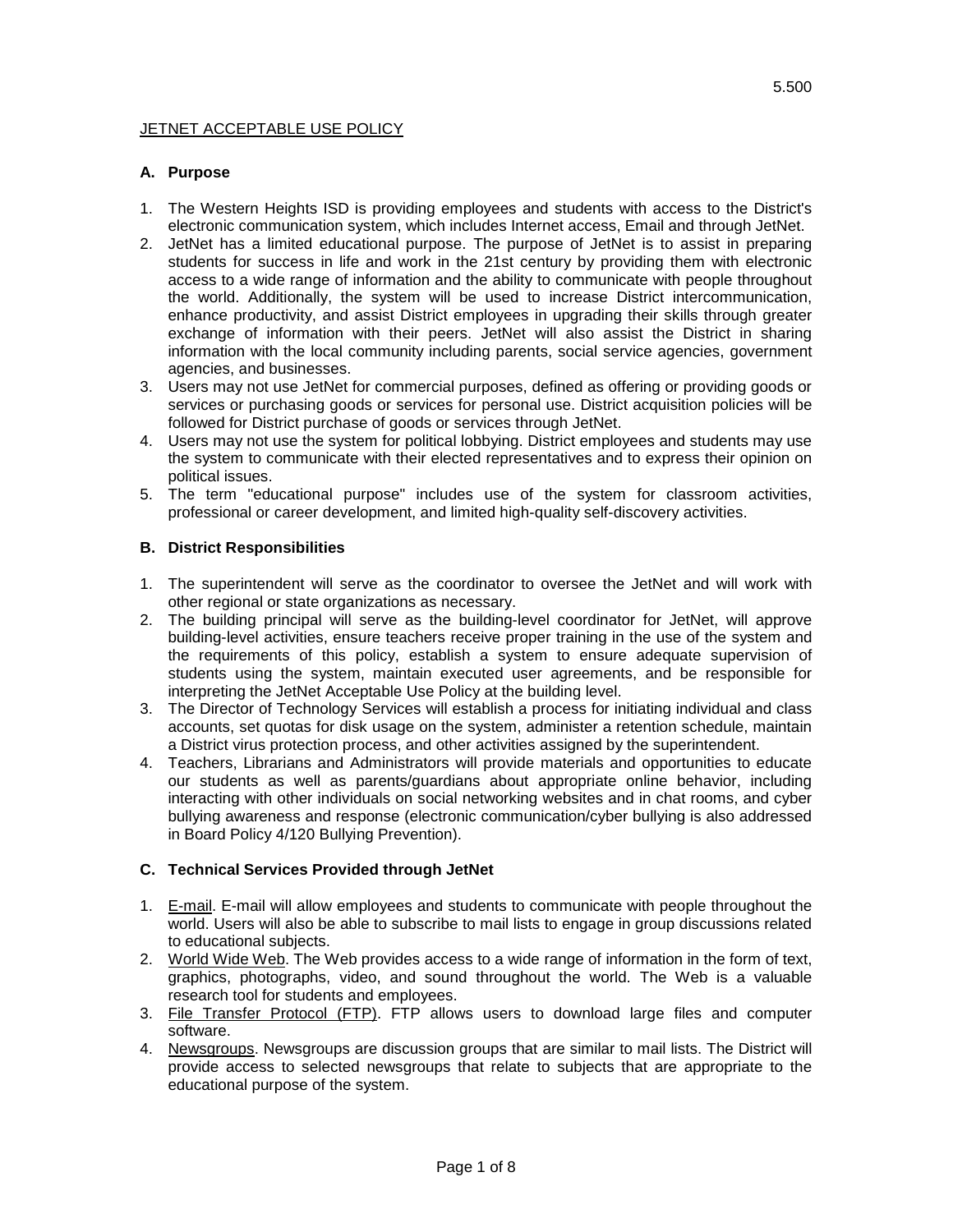- 5. Internet Relay Chat (IRC). IRC provides the capability of engaging in "real-time" discussions. The District will provide access to IRC only for specifically defined educational activities.
- 6. Blocking software. The District will acquire and maintain software designed to block access to certain sites.

## **D. Access to the System**

- 1. The JetNet Acceptable Use Policy will govern all use of JetNet. Student use of the system will also be governed by the disciplinary code. Employee use will also be governed by District policy.
- 2. World Wide Web. All District employees and students will have access to the Web through the District's networked computers. All students, employees and guests will be required to sign a user agreement. Parents may specifically request that their child(ren) not be provided such access by notifying the District in writing.
- 3. Classroom Accounts. Elementary age students will be granted e-mail access only through a classroom account. Elementary students may be provided with an individual account under special circumstances at the request of their teacher and with the approval of their parent. An agreement will only be required for an individual account, which must be signed by the student and his or her parent. Parents may specifically request that their child(ren) not be provided access through the classroom account by notifying the District in writing.
- 4. Individual E-mail Accounts for Students. Secondary students may be provided with individual e-mail accounts. Secondary students will not have dial-up access to the system. An agreement will be required for an individual e-mail account. This agreement must be signed by the student and his or her parent.
- 5. Individual E-mail Accounts for District Employees. District employees will be provided with an individual account and will have access to the system. A signed agreement will be required.
- 6. Guest Accounts. Guests may receive an individual account with the approval of a District administrator if there is a specific, District-related purpose requiring such access. Use of the system by a guest must be limited specifically to the District-related purpose. An agreement will be required and parental signature will be required if the guest is a minor (e.g., Districts may allow home schoolers to obtain access through the JetNet.)

## **E. Parental Notification and Responsibility**

- 1. The District will notify parents about the District network and the policies governing its use. Parents must sign an agreement to allow their child to have an individual account. Parents may request alternative activities for their child(ren) that do not require Internet access.
- 2. Parents have the right at any time to investigate the contents of their child(ren)'s e-mail files. Parents have the right to request the termination of their child(ren)'s individual account at any time.
- 3. The JetNet Acceptable Use Policy contains restrictions for accessing inappropriate material. There is a wide range of material available on the Internet, some of which may not be aligned with the particular values of the families of students. It is not practically possible for the District to monitor and enforce a wide range of social values in student use of the Internet. Further, the District recognizes that parents bear primary responsibility for transmitting their particular set of family values to their children. The District will encourage parents to specify to their child(ren) what material is and is not acceptable for them to access through the JetNet.
- 4. The District will provide students and parents with guidelines for student safety while using the Internet (refer to the portion of this policy entitled "JetNet Guidelines").
- 5. (Optional, if dial-up/VPN access is provided) Parents are responsible for monitoring their child's use of the Internet when they are accessing the system from home.
- 6.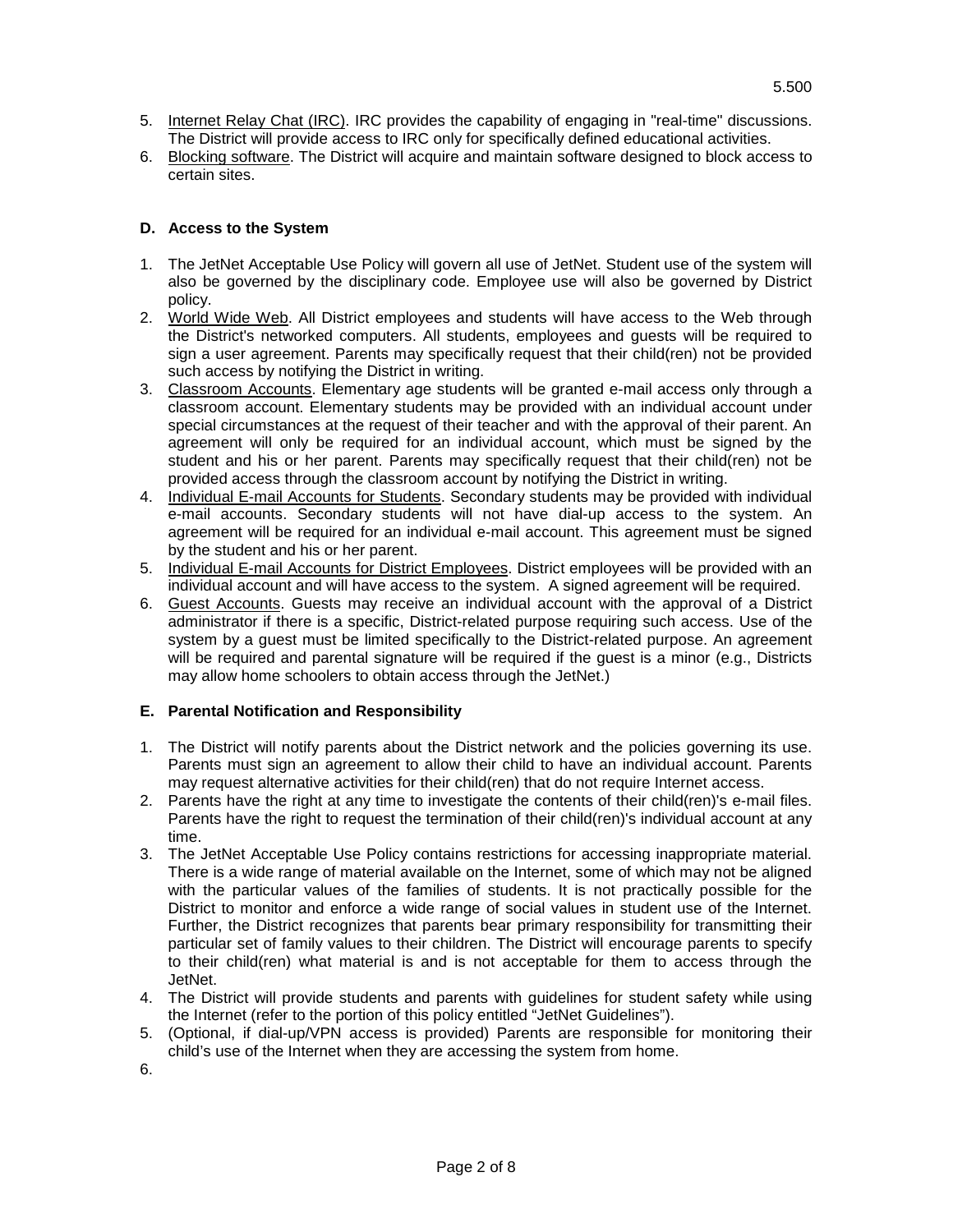## **F. District Limitation of Liability**

The District makes no warranties of any kind, either express or implied, that the functions or the services provided by or through JetNet will be error-free or without defect. The District will not be responsible for any damage users may suffer, including but not limited to loss of data or interruptions of service. The District is not responsible for the accuracy or quality of the information obtained through or stored on the system. The District will not be responsible for financial obligations arising through unauthorized use of the system.

### **G. Due Process**

- 1. The District will cooperate fully with local, state, or federal officials in any investigation concerning or relating to any illegal activities conducted through JetNet.
- 2. In the event there is an allegation that a student has violated the JetNet Acceptable Use Policy, the student will be provided with a written notice of the alleged violation and an opportunity to present an explanation before a neutral administrator.
- 3. Disciplinary actions will be tailored to meet specific concerns relating to the violation and to assist the student in gaining the self-discipline necessary to behave appropriately on an electronic network. If the alleged violation also involves a violation of other provisions of the District disciplinary code, the violation will be handled in accordance with the applicable provision(s) of the District disciplinary code.
- 4. Employee violations of the JetNet Acceptable Use Policy will be handled in accordance with District policy.
- 5. Any District administrator may terminate the account privileges of a guest user by providing notice to the user. Guest accounts not active for more than 30 days may be removed, along with the user's files, without notice to the user.

### **H. Search and Seizure**

- 1. System users have a limited expectation of privacy regarding the contents of their personal files on the JetNet.
- 2. Routine maintenance and monitoring of the system may lead to discovery that the user has or is violating the JetNet Acceptable Use Policy or the law.
- 3. An individual search will be conducted if there is reasonable suspicion that a user has violated the law. The nature of the investigation will be reasonable and in the context of the nature of the alleged violation.
- 4. District employees should be aware that their personal files are discoverable under state public records laws.

#### **I. Copyright and Plagiarism**

- 1. District policies regarding copyright laws will govern the use of material accessed through the JetNet. Because the extent of copyright protection of certain works found on the Internet is unclear, employees will make a standard practice of requesting permission from the holder of the work if their use of the material has the potential of being considered an infringement. Teachers will instruct students to respect copyright laws and to request permission when appropriate.
- 2. District policies on plagiarism will govern use of material accessed through the JetNet. Teachers will instruct students in appropriate research and citation practices.

#### **J. Academic Freedom, Student Rights to Free Speech, and Selection of Material**

- 1. Western Heights School District supports the concepts that academic freedom and student rights to free speech are prerequisite to effective citizenship in a democracy. These basic tenets will also govern the use of the Internet within the parameters listed in this policy.
- 2. When using the Internet for class activities, teachers will select material that is appropriate in light of the age of the students and relevance to the course objectives. Teachers will preview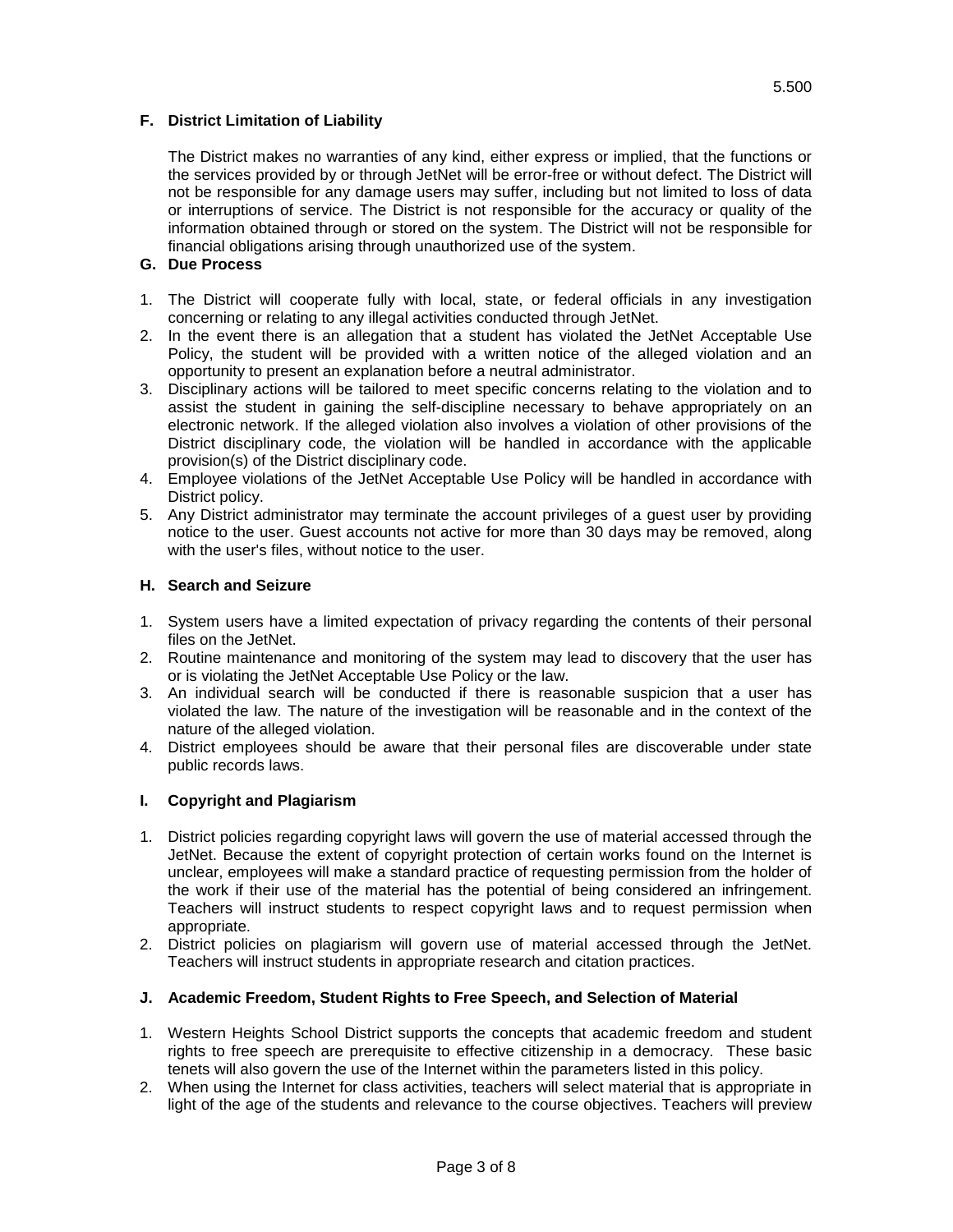the materials and sites they require or recommend to determine the appropriateness of the material contained on or accessed through the site. Teachers will provide guidelines and lists of resources to assist students in channeling research activities effectively and properly. Teachers will assist students in developing the skills to ascertain the truthfulness of information, distinguish fact from opinion, and engage in discussions about controversial issues while demonstrating tolerance and respect for those who hold divergent views.

# **K. District Web Site**

- 1. District Web Site. The District will establish a Web site and will develop Web pages that will present information about the District. The Director of Technology Services or his/her appointee will be designated as the Webmaster, responsible for maintaining the District Web site.
- 2. School or Class Web Pages. Schools and classes may establish Web pages that present information about the school or class activities. The building principal will designate an individual to be responsible for managing the school Web site. Teachers will be responsible for maintaining their class site with supervision and monitoring by the building principal.
- 3. Student Web Pages. With the approval of the building principal, students may establish personal Web pages. The principal will establish a process and criteria for the establishment and posting of material, including pointers to other sites, on these pages. Material presented on the student's Web site must be related to the student's educational and career preparation activities. Student Web pages must include the following notice: "This is a student Web page. Opinions expressed on this page shall not be attributed to the District."
- 4. Extracurricular Organization Web Pages. With the approval of the building principal, extracurricular organizations may establish Web pages. The principal will establish a process and criteria for the establishment and posting of material, including pointers to other sites, on these pages. Material presented on the organization Web page must relate specifically to organization activities and will include only student-produced material.
- 5. Organization Web pages must include the following notice: "This is a student extracurricular organization Web page. Opinions expressed on this page shall not be attributed to the District."

## **L. JetNet Guidelines**

- 1) Personal Safety (Restrictions are for students only)
	- a) Users will not post personal contact information about themselves or other people. Personal contact information includes address, telephone, school address, work address, etc.
	- b) Users will not agree to meet with someone they have met online without their parent's approval and participation.
	- c) Users will promptly disclose to their teacher or other school employee any message they receive that is inappropriate or makes them feel uncomfortable.
- 2) Illegal Activities
	- a) Users will not attempt to gain unauthorized access to the JetNet or to any other computer system through the JetNet, or go beyond their authorized access. This includes attempting to log in through another person's account or access another person's files, even if only for the purposes of "browsing."
	- b) Users will not make deliberate attempts to disrupt the computer system performance or destroy data by spreading computer viruses or by any other means. Users will not tamper with computer hardware or connections. Under no circumstances should users disconnect and/or relocate computer equipment.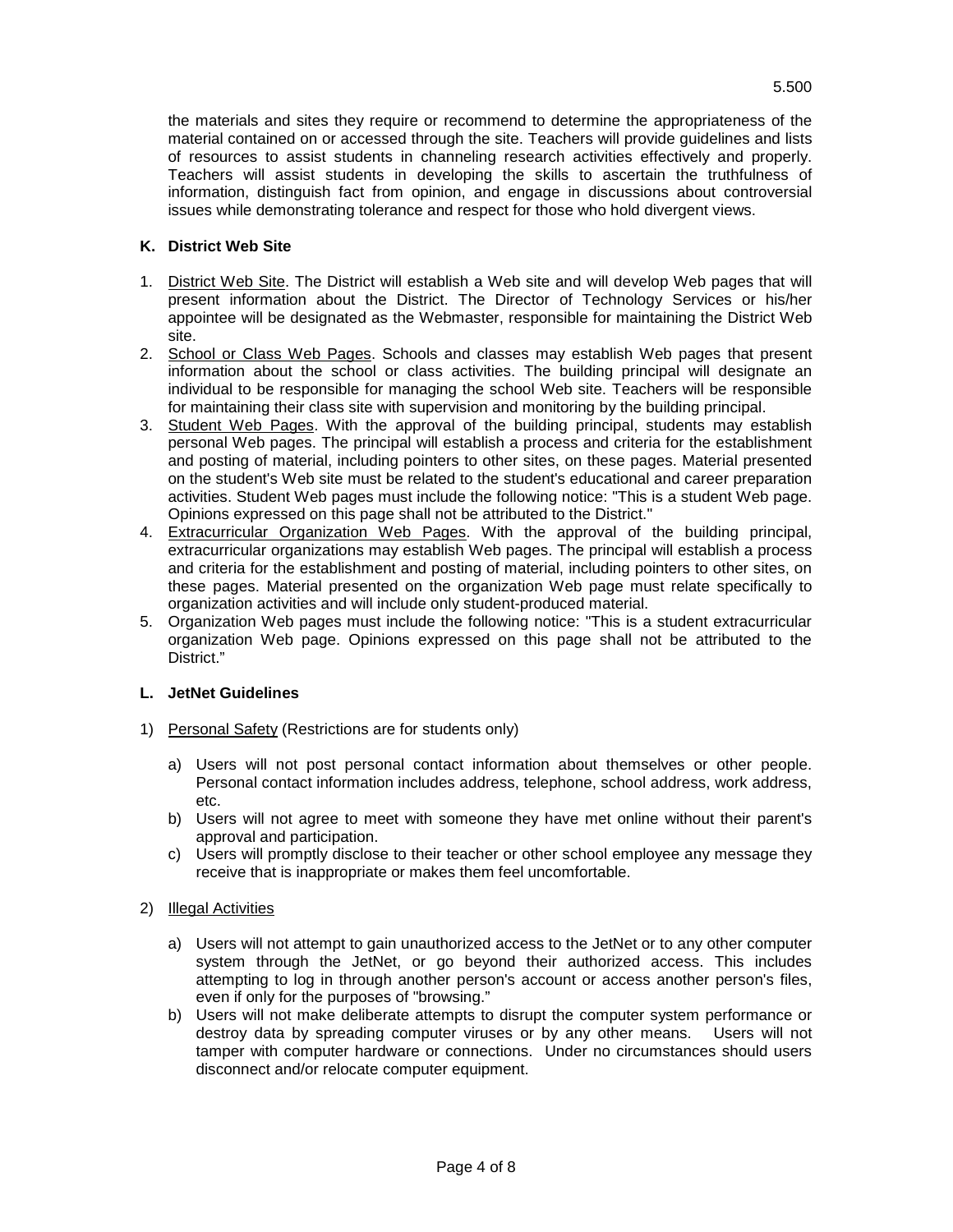- c) Users will not use JetNet to engage in any other illegal act, such as arranging for a drug sale or the purchase of alcohol, engaging in criminal gang activity, threatening the safety of a person, etc.
- 3) System Security
	- a) Users are responsible for the use of their individual account and should take all reasonable precautions to prevent others from being able to use their account. Under no conditions should a user provide their password to another person.
	- b) Users will immediately notify the system administrator if they have identified a possible security problem. Users will not search for security problems, because this may be construed as an illegal attempt to gain access.
	- c) To avoid the inadvertent spread of computer viruses, users must not disable the District's virus protection program if they download software.
	- d) Personal computers not owned by the school district shall not be used in school except with permission of the superintendent or the superintendent's designee.

#### 4) Inappropriate Language

- a) Restrictions against inappropriate language apply to public messages, private messages, and material posted on Web pages.
- b) Users will not use obscene, profane, lewd, vulgar, rude, inflammatory, threatening, or disrespectful language.
- c) Users will not post information that, if acted upon, could cause damage or a danger of disruption.
- d) Users will not engage in personal attacks, including prejudicial or discriminatory attacks.
- e) Users will not harass another person. Harassment is persistently acting in a manner that distresses or annoys another person. If a user is told by a person to stop sending them messages, they must stop.
- f) Users will not knowingly or recklessly post false or defamatory information about a person or organization.

#### 5) Respect for Privacy

- a) Users will not repost a message that was sent to them privately without permission of the person who sent them the message.
- b) Users will not post private information about another person.

#### Respecting Resource Limits

- a) Users will use the system only for educational and professional or career development activities (no time limit), and limited, high-quality, self-discovery activities. For students, the limit on self-discovery activities is no more than 20 hours per week.
- b) Users will not download large files unless absolutely necessary. If necessary, users will download the file at a time when the system is not being heavily used and immediately remove the file from the system computer to their personal computer.
- c) Users will not post chain letters or engage in "spamming." Spamming is sending an annoying or unnecessary message to a large number of people.
- d) Users will check their e-mail frequently, delete unwanted messages promptly, and stay within their e-mail quota as defined by the Director of Technology Services.
- e) Users will subscribe only to high quality discussion group mail lists that are relevant to their education or professional/career development.
- 6) Plagiarism and Copyright Infringement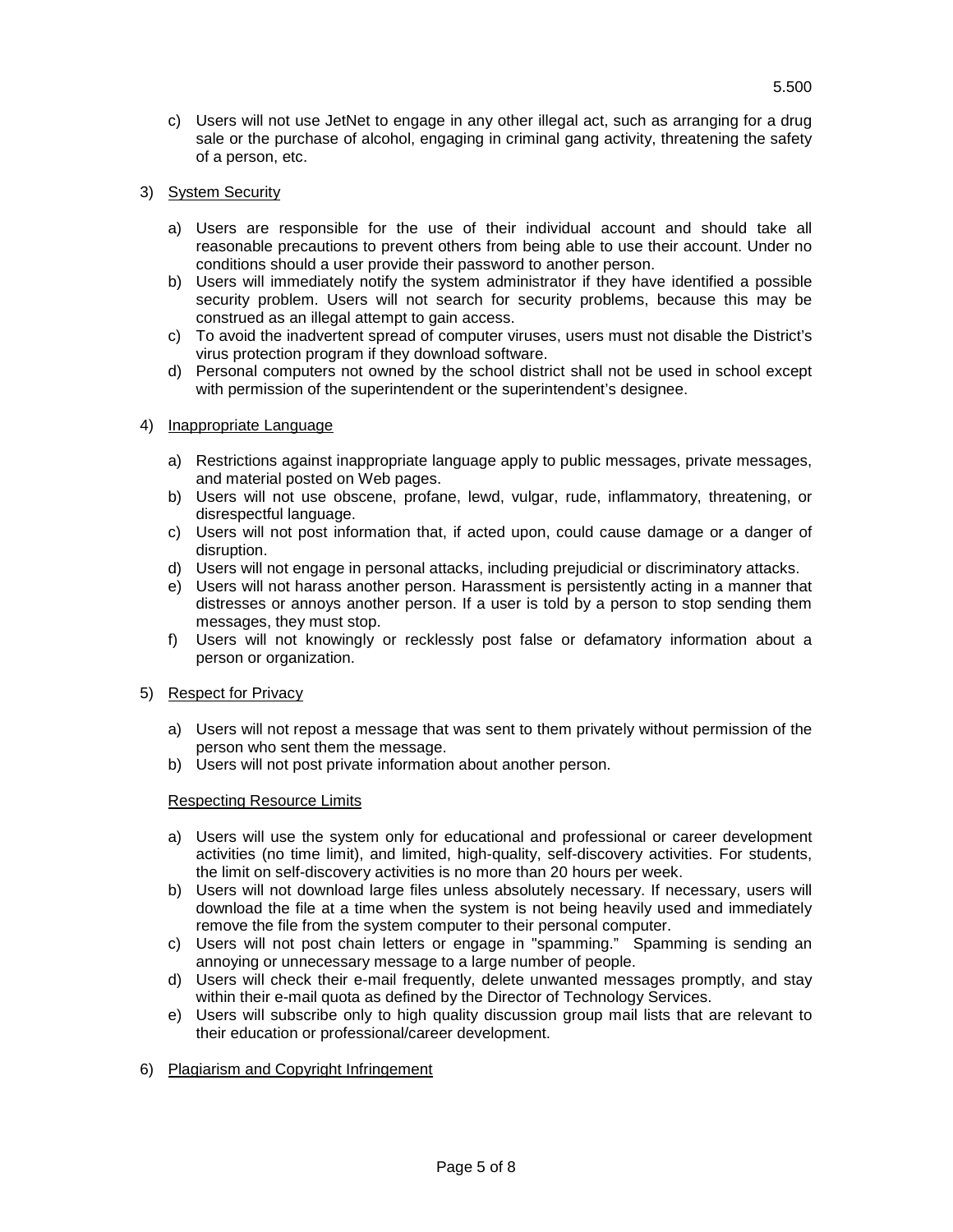b) Users will respect the rights of copyright owners. Copyright infringement occurs when an individual inappropriately reproduces a work that is protected by a copyright. If a work contains language that specifies acceptable use of that work, the user should follow the expressed requirements. If the user is unsure whether or not they can use a work, they should request permission from the copyright owner.

# 7) Access to Inappropriate Material

- a) Users will not use the JetNet to access material that is profane or obscene (pornography), that advocates illegal acts, or that advocates violence or discrimination towards other people (hate literature). For students, a special exception may be made if the purpose of such access is to conduct research and access is approved in advance, in writing, by both the teacher and the parent. District employees may access the above material only in the context of legitimate research.
- b) If a user inadvertently accesses such information, they should immediately disclose the inadvertent access to the respective authority (teacher, building administrator, or immediate supervisor). This will protect users against an allegation that they have intentionally violated the JetNet Acceptable Use Policy.
- 9) Software Policy

A software license agreement is a legal agreement between Western Heights Public School District and the corporation who produced the software. This includes computer software and may include associated media, printed material and "online" or electronic documentation ("SOFTWARE PRODUCT"). By installing, copying, or otherwise using a "SOFTWARE PRODUCT" on a school district computer, school district employees agree to be bound by the terms of the license agreement with the corporation providing the "SOFTWARE PRODUCT", and the provisions of school district policy concerning the use and installation of "SOFTWARE PRODUCT" on district computers. Copyright laws and international copyright treaties, as well as other intellectual property laws and treaties protect the "SOFTWARE PRODUCT." The "SOFTWARE PRODUCT" is licensed, not sold.

- a) Employees of the Western Heights School District shall limit the school use of personally or district purchased single user "SOFTWARE PRODUCT", to a single district owned computer. Employees may not load single user licensed "SOFTWARE PRODUCT" simultaneously on subsequent district or home based computers without obtaining additional "SOFTWARE PRODUCT" licenses. **(If Employees install and maintain a single licensed "SOFTWARE PRODUCT" simultaneously on a computer located somewhere other than on school premises and on a school district computer, then both the employee and the district may be held liable for copyright violation. Single licensed software may not be installed on more than one district owned computer at a time).**
- b) The "SOFTWARE PRODUCT" license for all "SOFTWARE PRODUCTS" installed on Western Heights School District Computers will be physically maintained on the premises of Western Heights School District. **(If employees install personal software on a district owned machine, then the license for the software must be physically maintained either in the employee's work area, or at the office of the district technology director.)**
- c) Computer software will be installed into, or removed from, school district computers only by, or at the direction of, authorized faculty members. No commercial software will be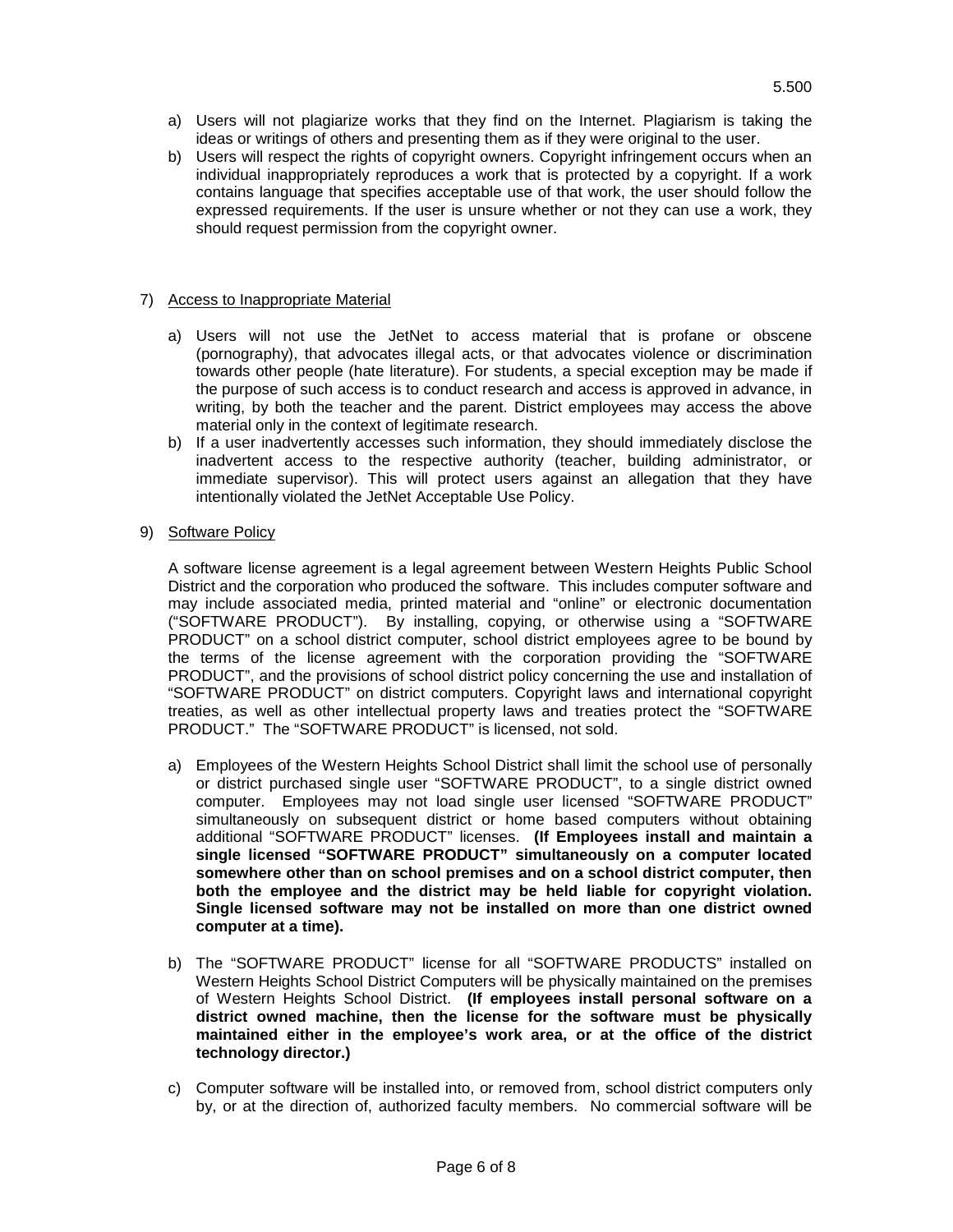**Failure to comply with this policy may result in termination of employment with Western Heights Public Schools and could lead to criminal prosecution for copyright violation. The current sentences for copyright violation may include; a fine of up to \$250,000.00 and/or five years in prison for each offense.**

Adopted: 02-06-95 Revised: 05-08-00 Revised: 08-12-02 Revised: 08-13-12